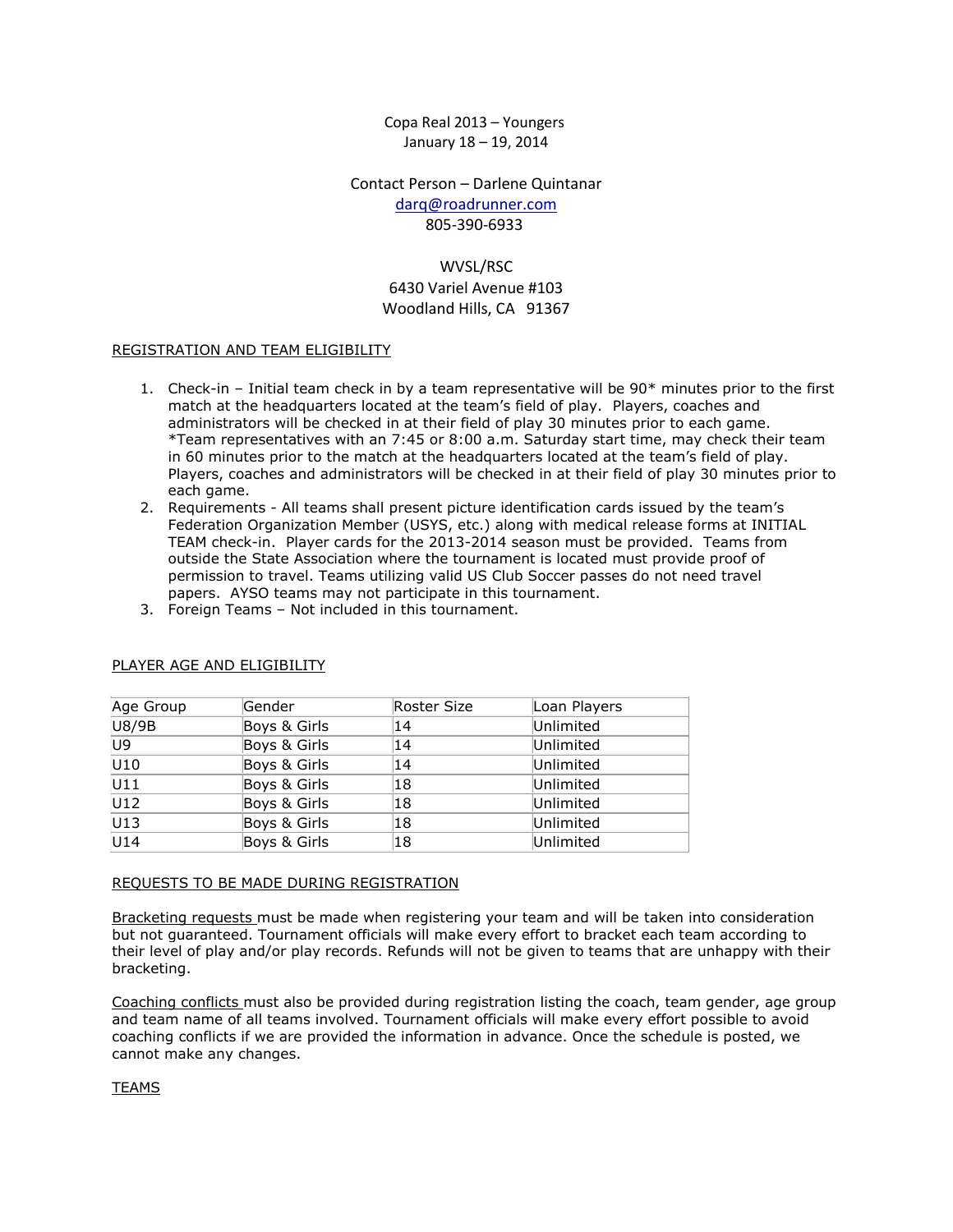- 1. The home team is listed first on the game schedule. The home team may choose which side of center line they will stand. In the event of color conflict (determined by a referee), the home team must change to an alternate color jersey.
- 2. Both teams sit on the same side of the field. Parents mirror their team on the opposite side of the field. Parents should not inter-mingle on the opposite sideline. Managers/coaches are expected to remind spectators to remain on their own side of the field at all times. In all cases spectator team seating will allow the referee's assistants clear runs and view of all touch lines. No persons are permitted behind the goals.

# PLAYER CREDENTIALS AND UNIFORMS

- 1. Player picture identification cards are to be present and available at all matches.
- 2. Identification cards are required to be checked by the referee or field marshal prior to each match
- 3. The shirt number of each player must be the same as the player's shirt number on the daily match report or roster. If the numbers are not the same, the referee is not to allow the player to take part in the match until the numbers are the same. (Examples –The player changing his or her shirt, or the daily match report being changed).

# LAWS OF THE GAME -

1. All matches must be played in accordance with FIFA Laws of the Game, except as specifically modified as follows in the tournament rules:

Game Length -

| Aqe                       | Pool/Quarter/Semi Play Halves Final Halves (Regulation) Final Overtime |            |                              |
|---------------------------|------------------------------------------------------------------------|------------|------------------------------|
| U8/9B, U9, U10 25 minutes |                                                                        | 25 minutes | $ 2 - 5$ min OT              |
| $ U11 - U12 $             | 30 minutes                                                             | 30 minutes | $\vert 2 - 5 \rangle$ min OT |
| $ U13 - U14 $             | 30 minutes                                                             | 35 minutes | $ 2 - 5$ min OT              |

2.

Based on bracket sizes, quarter final and semi-final games may be scheduled. This determination will be made at time of scheduling and is at the discretion of the tournament committee.

3. Pool play games ending in a tie will be scored as a tie. There is no overtime in pool play. Quarter Final and Semi Final games ending in a tie go to penalty kicks immediately following regulation time. (See penalty kick information below.)

# Championship Games

In tied championship games there will be two, full five minute overtime halves, running clock following regulation time. If the game is still tied at the end of this overtime period, teams will go to penalty kicks.

Penalty kicks shall be exercised by both teams taking five shots from the penalty spot. Teams shall take their kicks alternately and only those players remaining on the field at the end of overtime shall participate. In the event a tie still exists, a "sudden death" kick shall be taken from the penalty spot one versus one until one team wins.

# 4. Substitution

Time Substitutions may be made, with the consent of the referee, at any stoppage of play.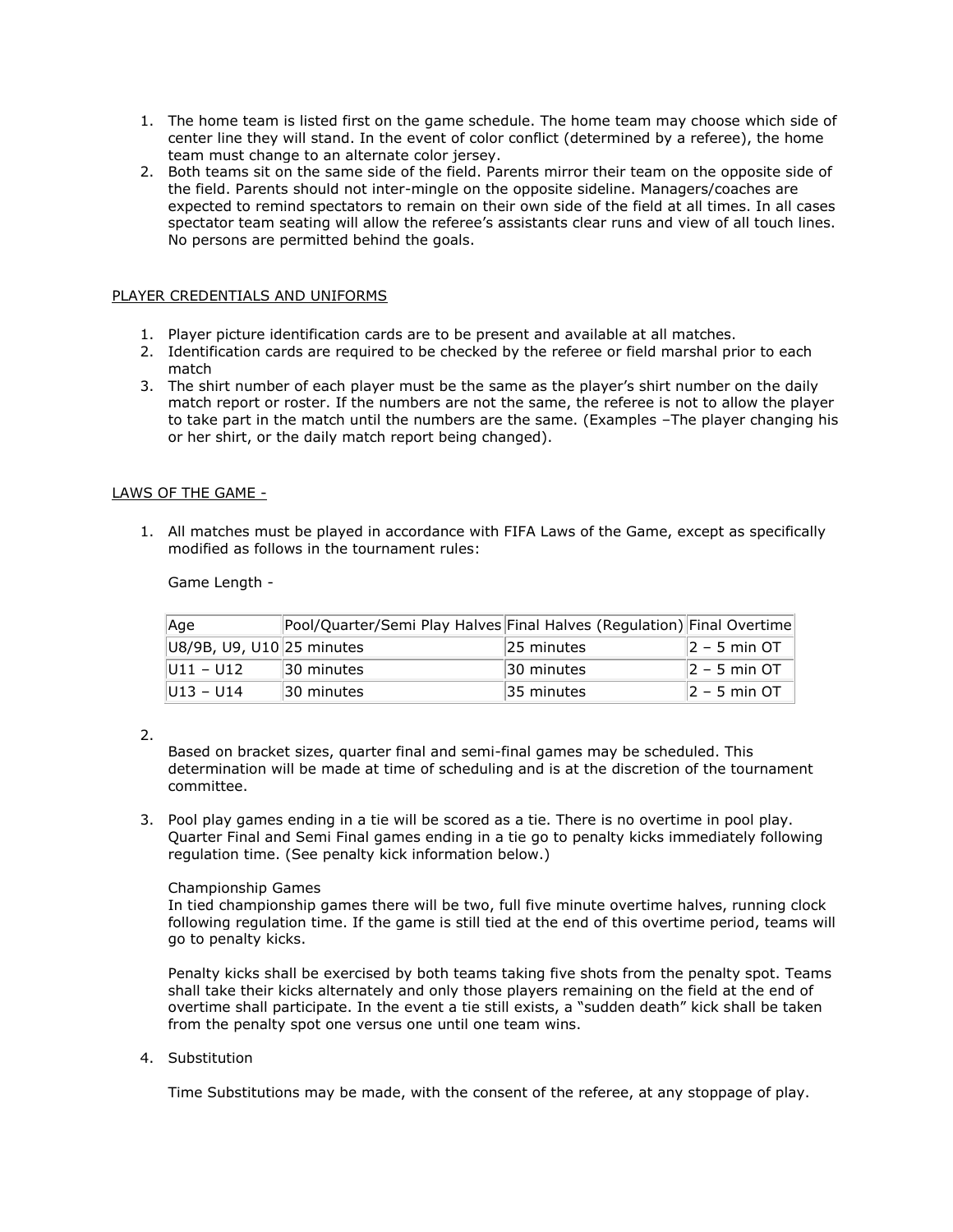Substitutions shall be made at midfield within (10) yards of the halfway line. The substitute player shall not enter the field of play until allowed by the Referee and the player substituted has left the field.

When an injured player (excepting the goalkeeper) is attended to by anyone from outside the field of play, they must leave the field until after play has restarted, at which time with the Referee's permission they may re-enter the field. On leaving the field the team may opt to substitute for the injured player instead.

Excessive substitutions resulting in confusion or delay of game are to be discouraged by the referee.

Free substitution is permitted in all age groups.

- 5. Player Equipment
	- a. No jewelry of any type is permitted.
	- b. Shin guards are required. No exceptions.
	- c. No hard casts are permitted. Soft casts are permitted with the permission of the referee.

### TOURNAMENT AND MATCH SCHEDULES

- 1. Tournament Format All age groups will follow pool play format followed by quarter finals, semi-finals or finals. The exception to this is Five Team Flights. Five Team Flights - Each team will play four pool play games, with the team having the most points at the completion of pool play being declared the champion and the team with the second most points being declared the finalist. In the event of a tie for point totals, the tie-breaker rules apply.
- 2. Match Schedules The minimum number of matches a team will play is three. Teams will play 2 games on day one of the tournament and 1 game on day two if they do not move out of pool play.
- 3. All games will be considered final. No protest will be allowed.
- 4. Referees All matches will use only referees certified by the Federation.
- 5. Match Delays, Suspensions, Cancellations –

If game play (including game start) is delayed or suspended for an inordinate amount of time through no fault or responsibility of either team, the Tournament Director or Field Marshal, at their discretion, may vary from tournament rules to establish the outcome of the game. Variance can include, but is not limited to, a change of game time, shortening the length of the game, or determining a winner by FIFA penalty kicks.

#### Weather

In the event of adverse weather, matches may be shortened or cancelled at the Tournament or Venue Director's discretion. Unless otherwise notified, report to your scheduled field. If inclement weather delays games, matches may be postponed or played the next day. Matches may be shorted to two 15 minute periods. Matches terminated prior to completion of one half, will be rescheduled. PK's may be used to determine winner. A coin toss my determine winner. Awards may be based on match points, at the discretion of the tournament director. A reduced/modified schedule due to weather is not considered a tournament cancellation. Out of state teams and those traveling the furthest distance will be given priority in scheduling.

6. Refund Policy - Refunds

#### Tournament Cancellation

If the tournament is canceled due to weather or any other factor outside the control of the Copa Real tournament, teams will be refunded a portion of their tournament fee. The refund will be determined by the amount of tournament fees paid by all teams minus tournament expenses.

Team Withdrawals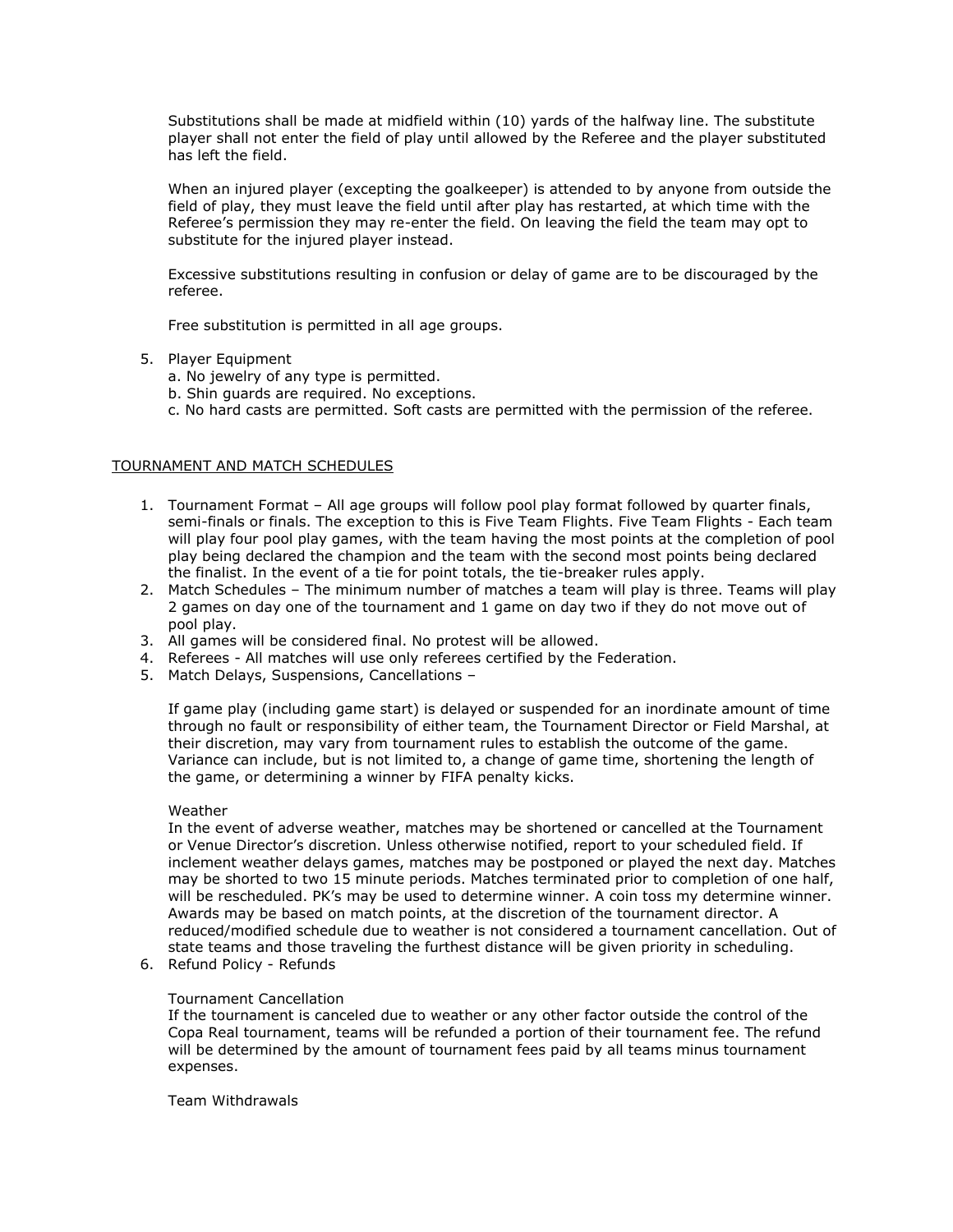Teams withdrawing on or prior to December 13, 2013 will be refunded their tournament fee minus \$150. Teams withdrawing after acceptance notifications have been sent (based on email date/time stamp) will forfeit all tournament fees and will not receive a refund.

## FORFEITS

- 1. Teams failing to report, ready to play within five minutes of the scheduled kickoff time, not having a minimum number of players required, or the home team failing to change to an alternate jersey when required, will result in the forfeiture of the game by a 1-0 score. If both teams fail to appear within five minutes of the scheduled kickoff, each team will receive 0 points.
- 2. A minimum of six players are required for U8/U9B, U9 and U10 and a minimum of seven players are required for U11-U14.
- 3. Teams forfeiting any game will automatically forfeit all of their games before and after the forfeit. The Tournament Director may waive the requirement to forfeit all games before and after the forfeit, at his discretion, on an individual basis, if the Tournament Director determines that the forfeit is beyond the control of the forfeiting team and/or would result in point manipulation that would unfairly penalize another team.

### DETERMINING WINNERS

Teams will be awarded points on the following basis:

- Six (6) points for each Win
- Two (2) points for each Tie
- Zero (0) points for each Loss
- One (1) point for each goal scored up to a maximum of three (3) per game.
- One (1) point for each shutout.
- MINUS ONE (-1) FOR EACH PLAYER OR COACH EJECTED.
- A 0-0 tie will be scored as 3 points for each team (2 for tie, 1 for shutout)

B13 Flight 1 - If wild card comes from group A , then group A winner will play pool B winner & wild card will play pool C winner.

In the event of a tie in points at the end of bracket play, the teams to advance will be determined as follows:

- 1. The winner in head to head competition.
- 2. Goal differential (goals for and goals against) example: 3 goals for, 1 goal against  $= +2$ (maximum differential +3 per game)
- 3. Fewest goals against
- 4. Most goals for.
- 5. Most total wins.
- 6. Most shut outs.
- 7. If a tie still exists after steps 1 through 6, FIFA Penalty Kicks From the Mark, will be taken fifteen (15) minutes prior to the scheduled start of the appropriate Quarter-Final or Semi-Final game.
- 8. If a three-way tie exists within a bracket after steps 1 through 6, a three-way coin flip will be conducted. The teams that tie in the coin flip will compete in FIFA Penalty Kicks From the Mark to eliminate one team prior to proceeding to FIFA Penalty Kicks From the Mark with the third team. The coin flip and time of the FIFA Penalty Kicks will be thirty (30) minutes prior to the Quarter-Final or Semi-Final games.